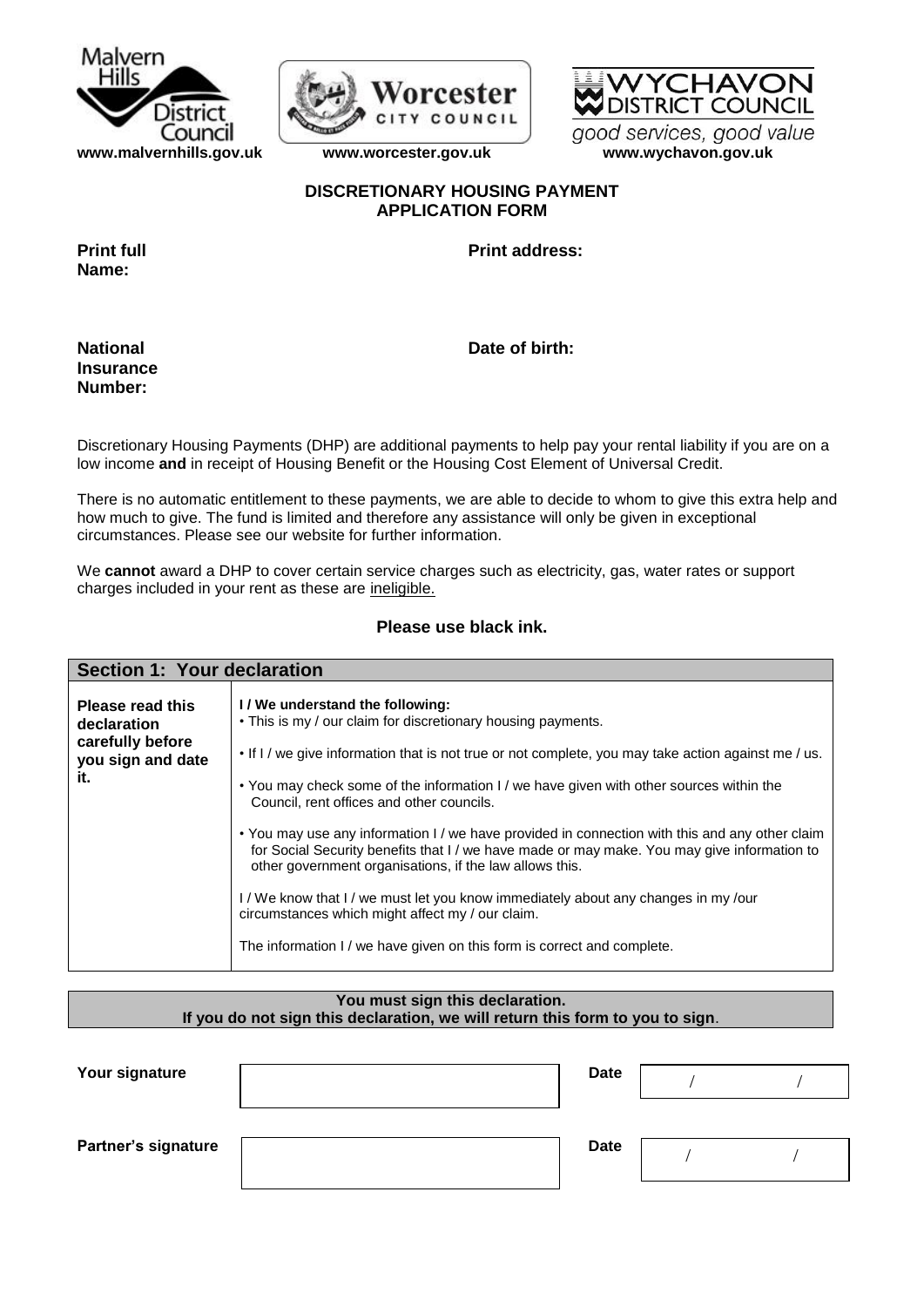## **Section 2: Form filled in by someone other than the person applying for benefit**

| Please tell us why<br>you are filling in<br>this form for<br>someone else. |                                                                                         |
|----------------------------------------------------------------------------|-----------------------------------------------------------------------------------------|
|                                                                            | Name of the person who filled in the form                                               |
|                                                                            |                                                                                         |
|                                                                            | Signature of the person who filled in the form                                          |
|                                                                            |                                                                                         |
|                                                                            | Relationship to the person applying (for example, friend, relative, appointee, advisor) |
|                                                                            |                                                                                         |

# **Section 3: Information as to why you are requiring additional assistance**

Have you previously been awarded a DHP? **Yes No**

What are your reasons for applying for a Discretionary Housing Payment?

What actions are you taking to improve your current financial situation?

Discretionary Housing Payments are a short term award and cannot be relied upon for any length of time. Please tell us how your circumstances might change in the near future that will allow you to pay your rent ongoing?

| Were you aware of how much benefit you would receive at your current address and if you could afford the rent prior to |     |    |  |
|------------------------------------------------------------------------------------------------------------------------|-----|----|--|
| moving in?                                                                                                             | Yes | No |  |
| Has your landlord asked you to leave the property?                                                                     | Yes | No |  |
| If 'Yes' when did they ask you to leave?                                                                               |     |    |  |
| What date did they say you had to leave by?                                                                            |     |    |  |
| Have you had a written notice of eviction?<br>(Please send a copy of this form)                                        | Yes | No |  |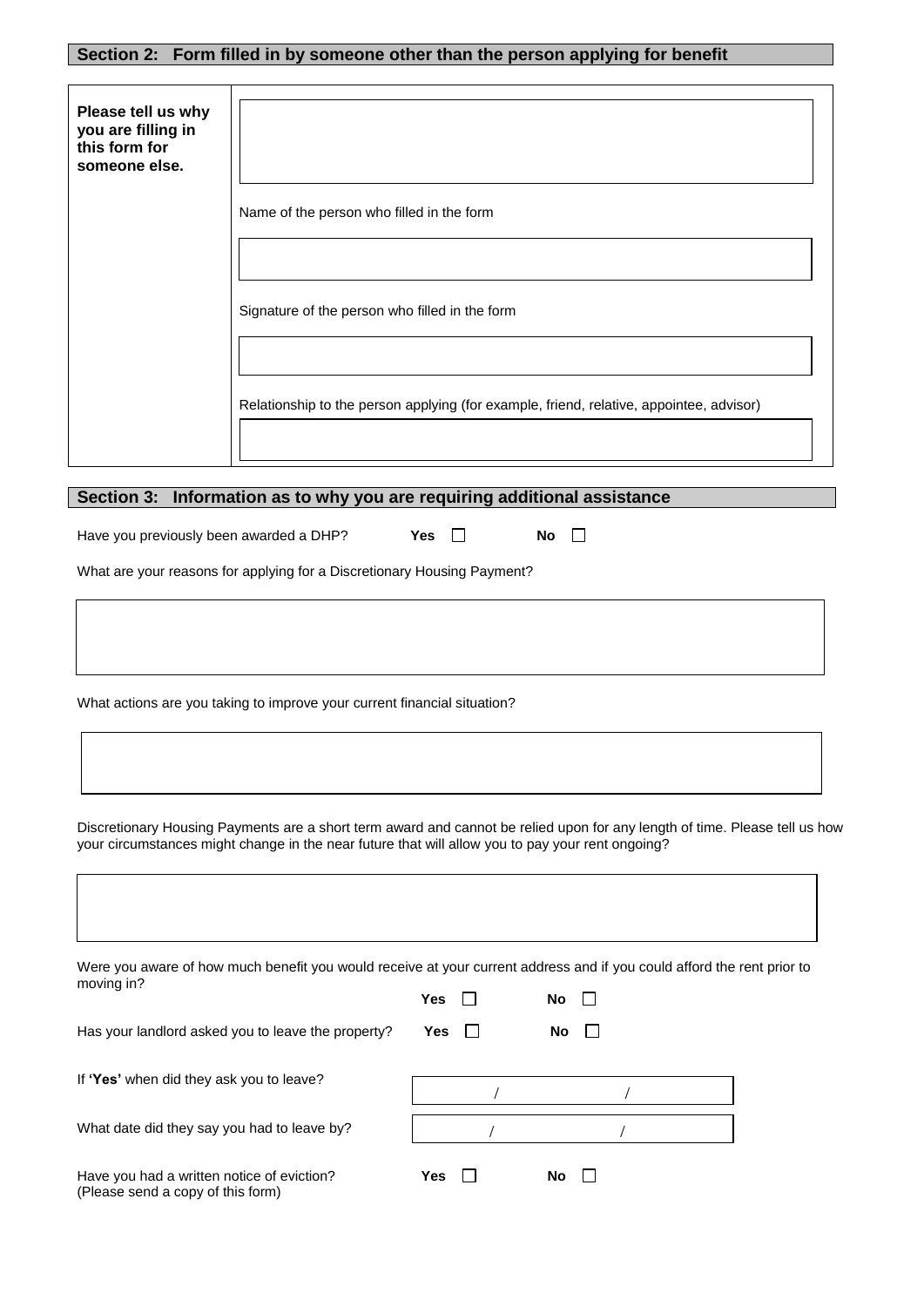| Are you applying for help with a rent deposit?                                                                                                    | Yes                   | No |  |
|---------------------------------------------------------------------------------------------------------------------------------------------------|-----------------------|----|--|
| If 'Yes' how much is required?                                                                                                                    | £                     |    |  |
| Are you due to have a deposit or rent in advance in respect of your current tenancy returned to you? If 'Yes' how much will<br>this be for?       | £                     |    |  |
| Have you in the past received assistance for a rent deposit or rent in advance through the Housing Team or DHP? If so,<br>please provide details; |                       |    |  |
|                                                                                                                                                   |                       |    |  |
| Are you currently on the Housing waiting list?                                                                                                    | <b>Yes</b><br>$\perp$ | No |  |
| If yes, please advise of the date you last actively bid and confirm your current award e.g. bronze                                                |                       |    |  |
|                                                                                                                                                   |                       |    |  |
| What steps have you taken to find alternative suitable accommodation or reduce your current rent?                                                 |                       |    |  |
|                                                                                                                                                   |                       |    |  |
|                                                                                                                                                   |                       |    |  |

Why is your current property suitable for you and your family? For example, has it been adapted due to a disability, or you are in ground floor accommodation due to mobility restrictions?

Have you or a family member got any health problems, disabilities or special dietary needs? Please send any **supporting evidence** when you return this form, for example, medical certificates. If you have any additional expenses due to health reasons, please tell us here.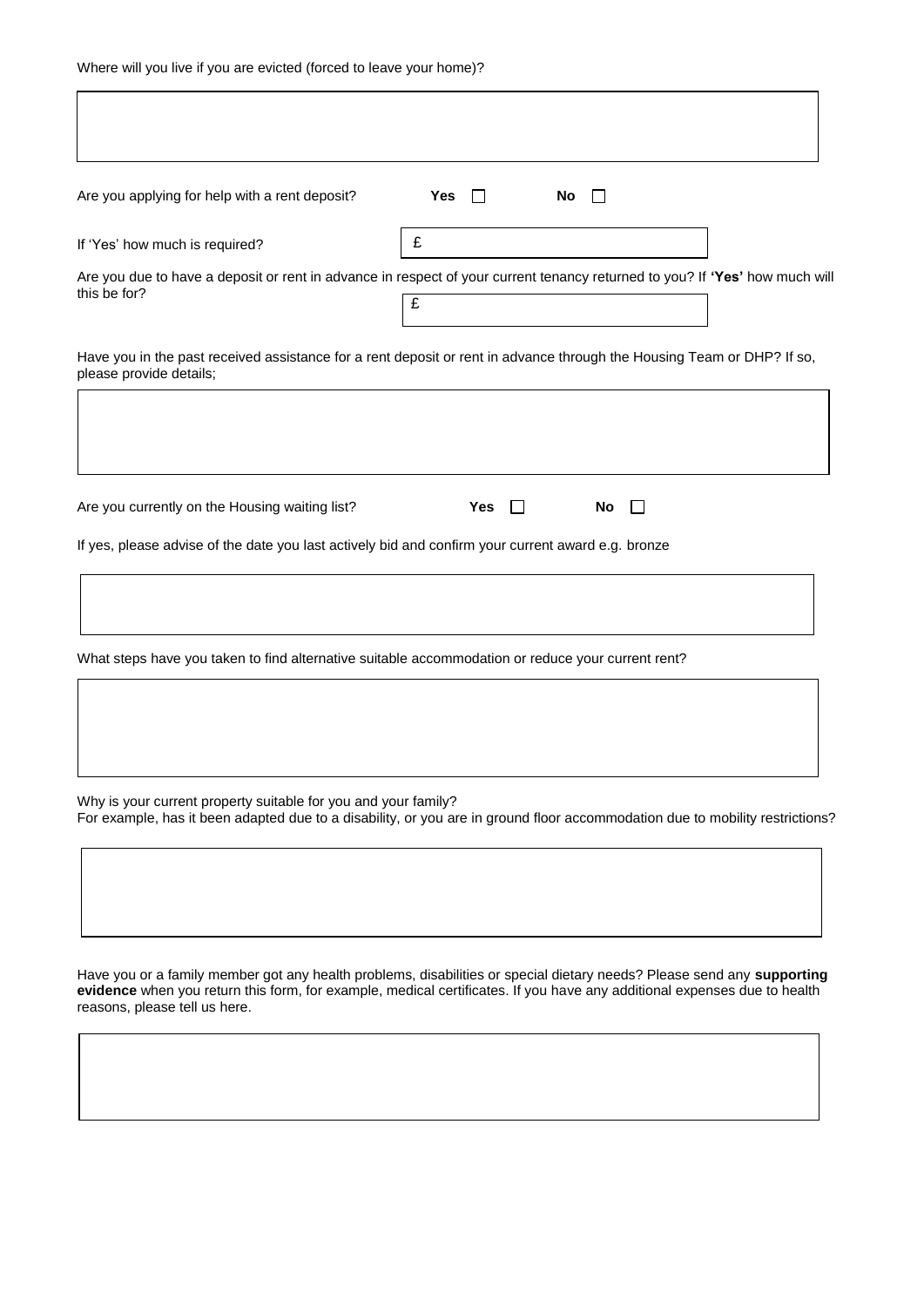## **Section 4: Information about your income, capital and outgoings**

Please provide details of all money coming into the household on a **weekly** basis. This includes any income you and your partner receive and if any of the non dependants resident in your property contribute any money towards the household.

| <b>Income</b>                                                                 |  |                 |            |                |            |  |
|-------------------------------------------------------------------------------|--|-----------------|------------|----------------|------------|--|
|                                                                               |  | <b>Claimant</b> |            | <b>Partner</b> |            |  |
|                                                                               |  | How much?       | How often? | How much?      | How often? |  |
| Income Support/Jobseekers<br>Allowance                                        |  |                 |            |                |            |  |
| <b>Universal Credit</b>                                                       |  |                 |            |                |            |  |
| Employment & Support Allowance                                                |  |                 |            |                |            |  |
| <b>Working Tax Credit</b>                                                     |  |                 |            |                |            |  |
| Child Tax Credit                                                              |  |                 |            |                |            |  |
| <b>Child Benefit</b>                                                          |  |                 |            |                |            |  |
| <b>Child Maintenance</b>                                                      |  |                 |            |                |            |  |
| Disability Living Allowance (DLA)/<br>Personal Independence Payments<br>(PIP) |  |                 |            |                |            |  |
| Attendance Allowance                                                          |  |                 |            |                |            |  |
| <b>Carers Allowance</b>                                                       |  |                 |            |                |            |  |
| Rent from boarders/lodgers/non<br>dependants                                  |  |                 |            |                |            |  |
| Rent from another property                                                    |  |                 |            |                |            |  |
| Contributions from other non<br>resident adults                               |  |                 |            |                |            |  |
| Earnings from employment (1st job)                                            |  |                 |            |                |            |  |
| Earnings from employment (2nd job)                                            |  |                 |            |                |            |  |
| Other income (Please specify)                                                 |  |                 |            |                |            |  |
|                                                                               |  |                 |            |                |            |  |
|                                                                               |  |                 |            |                |            |  |
|                                                                               |  |                 |            |                |            |  |
|                                                                               |  |                 |            |                |            |  |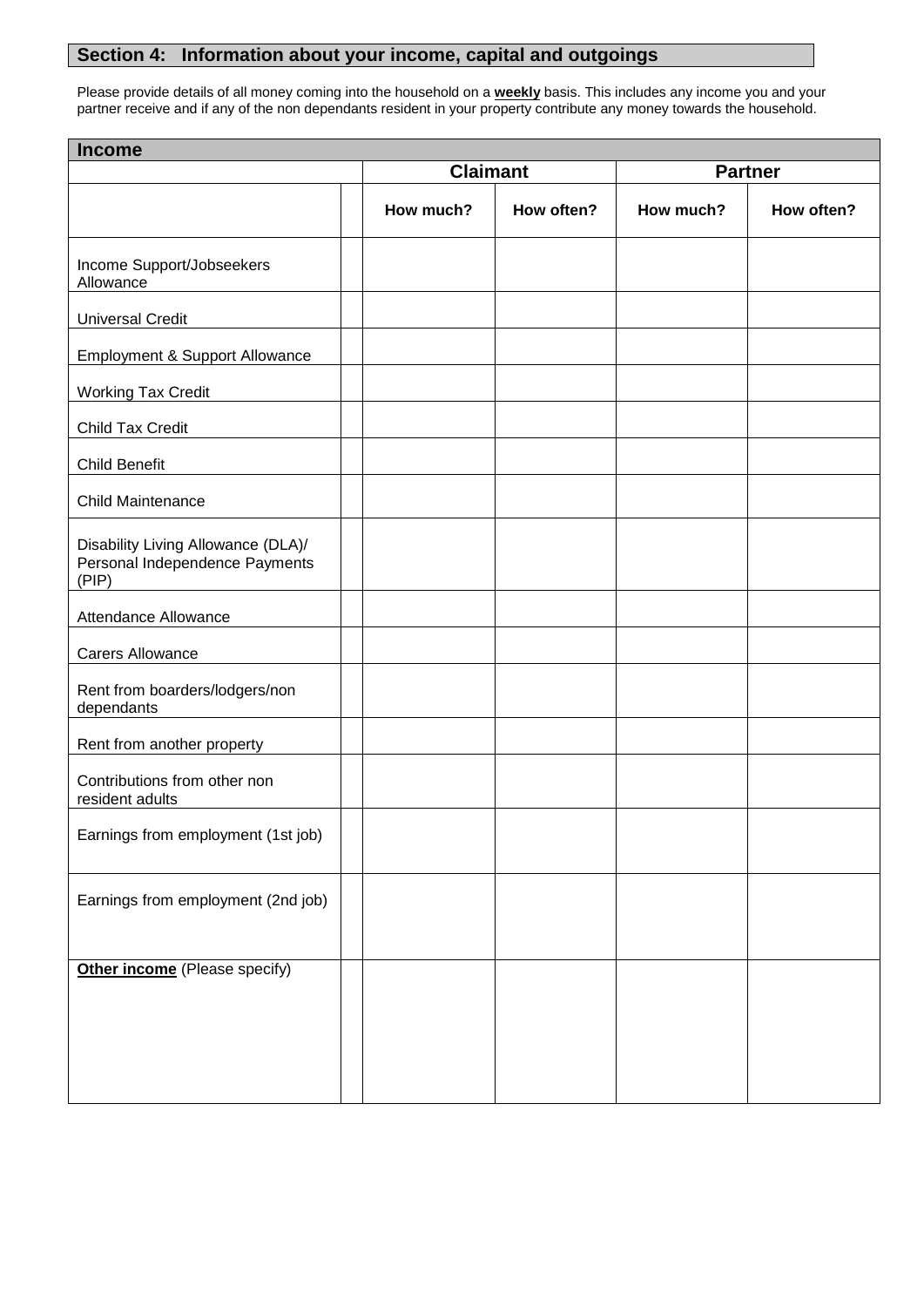| <b>Capital held by you and/or</b><br>your partner                   | <b>Additional Information</b> | <b>Value of capital</b> |
|---------------------------------------------------------------------|-------------------------------|-------------------------|
| Bank Account/ Building society/ Post<br>Office Account              |                               |                         |
| Bank Account/ Building society/ Post<br><b>Office Account</b>       |                               |                         |
| Bank Account/ Building society/ Post<br>Office Account              |                               |                         |
| <b>Premium Bonds</b>                                                |                               |                         |
| <b>Shares</b>                                                       |                               |                         |
| Additional property to where you<br>currently live/ claim help for. |                               |                         |

Please provide details of all expenses that the household has on a regular basis. You will need to make it clear how much is spent on a weekly/monthly basis.

This section is for expenses all households would be expected to spend money on, including priority bills where failure to pay could lead to additional costs, fine and risk to health.

| <b>Essential Household Expenditure</b>                |           |            |  |  |  |
|-------------------------------------------------------|-----------|------------|--|--|--|
|                                                       | How much? | How often? |  |  |  |
| Food (Including household products and<br>toiletries) |           |            |  |  |  |
| Gas                                                   |           |            |  |  |  |
| Electricity                                           |           |            |  |  |  |
| <b>Water Rates</b>                                    |           |            |  |  |  |
| Council Tax                                           |           |            |  |  |  |
| Rent                                                  |           |            |  |  |  |
| Internet                                              |           |            |  |  |  |
| TV license                                            |           |            |  |  |  |
| Home Phone package                                    |           |            |  |  |  |
| Mobile Phone Package                                  |           |            |  |  |  |
| Petrol / Diesel                                       |           |            |  |  |  |
| Vehicle expenses (Tax & Insurance)                    |           |            |  |  |  |
| <b>Public Transport</b>                               |           |            |  |  |  |
| Clothes                                               |           |            |  |  |  |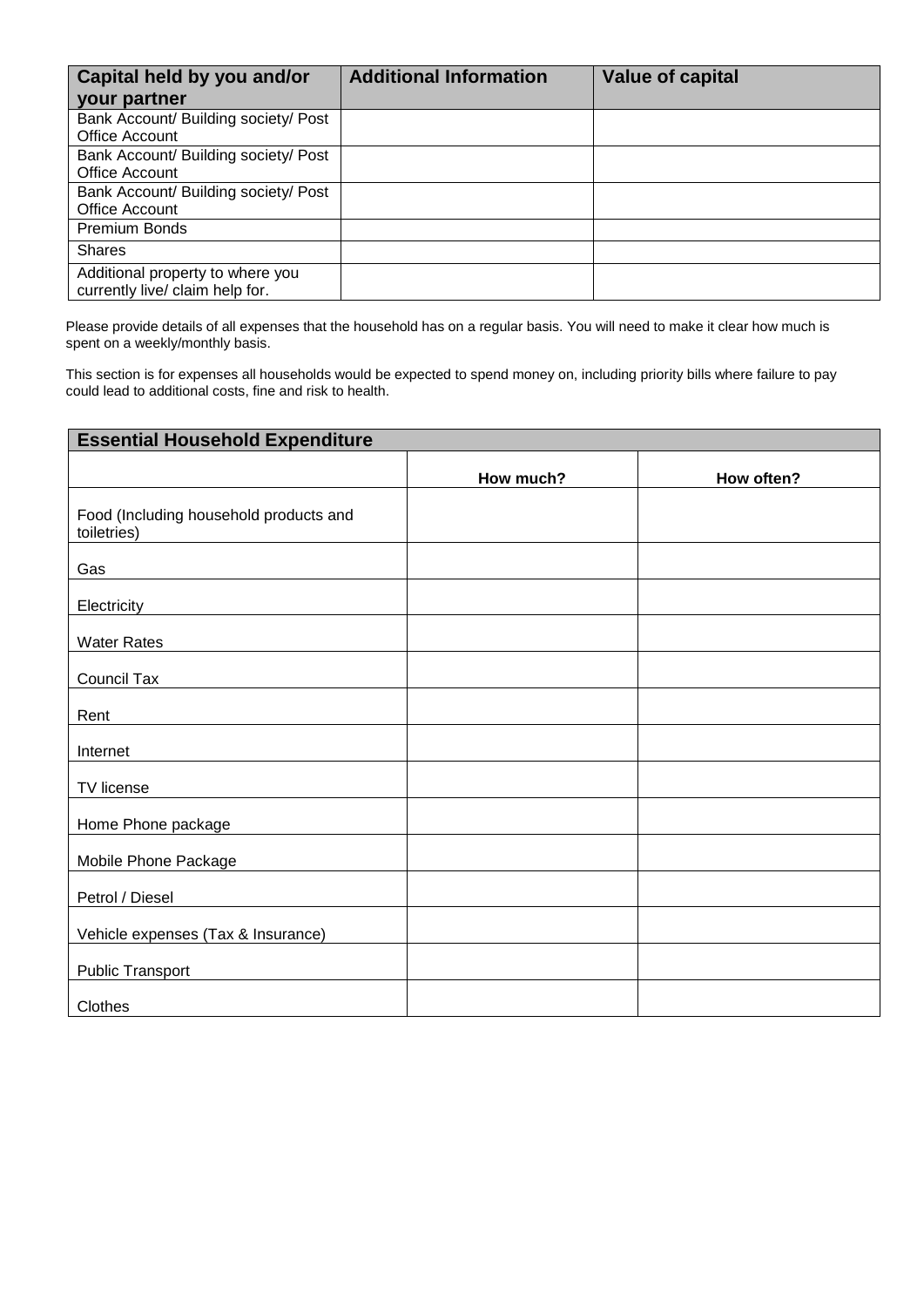| <b>Other expenses</b>                     |  |
|-------------------------------------------|--|
|                                           |  |
| Home Insurance                            |  |
| Life Insurance                            |  |
| Other insurances (Please specify)         |  |
| Prescription costs                        |  |
| Child care costs (Including School Clubs) |  |
| <b>School Meals</b>                       |  |
| Lottery                                   |  |
| Alcohol/Cigarettes                        |  |
| Sky subscription/TV packages              |  |
| Other expenses (Please specify)           |  |
|                                           |  |
|                                           |  |
|                                           |  |

| <b>Loans &amp; Debts</b> |                         |                   |  |  |  |
|--------------------------|-------------------------|-------------------|--|--|--|
|                          | Amount outstanding/owed | Payments per week |  |  |  |
|                          | £                       | £                 |  |  |  |
| Rent arrears             |                         |                   |  |  |  |
| <b>Utility Arrears</b>   | $\overline{\mathbf{f}}$ | £                 |  |  |  |
| <b>Court Fines</b>       | £                       | £                 |  |  |  |
| Loan 1                   | £                       | £                 |  |  |  |
| Loan 2                   | $\overline{\mathbf{f}}$ | £                 |  |  |  |
| Catalogues               | £                       | £                 |  |  |  |
| Credit Card 1            | £                       | £                 |  |  |  |
| Credit Card 2            | £                       | £                 |  |  |  |
| Store cards              | $\overline{f}$          | £                 |  |  |  |
| Other (please specify)   | £                       | £                 |  |  |  |
|                          |                         |                   |  |  |  |

What steps have been taken to reduce the amount owed above?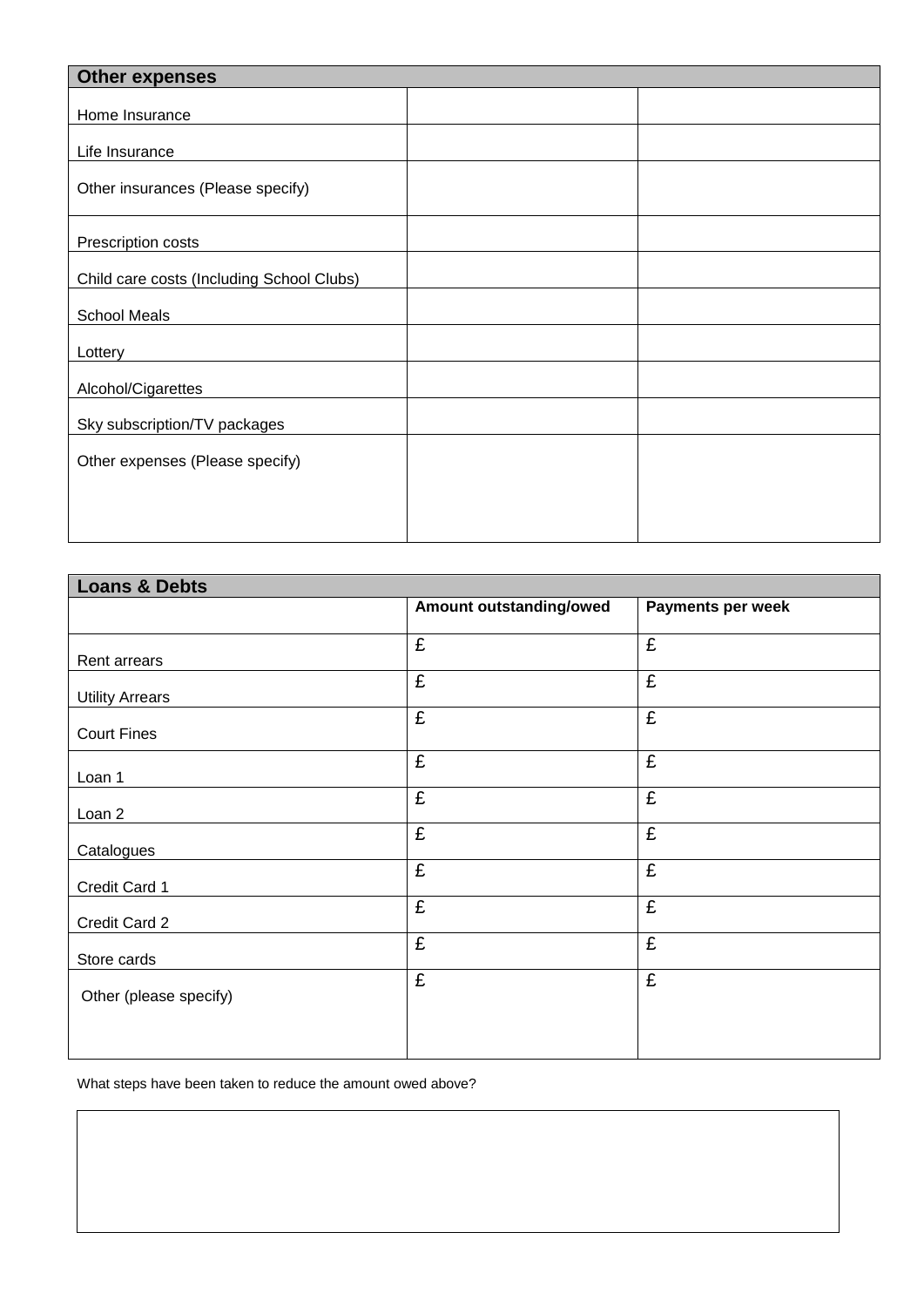|                   | Section 5: Additional information Required from Universal Credit Claimants<br>only<br>Please list all members of your household below (Including yourself); |                |               |             |              |                            |  |
|-------------------|-------------------------------------------------------------------------------------------------------------------------------------------------------------|----------------|---------------|-------------|--------------|----------------------------|--|
|                   |                                                                                                                                                             |                |               |             |              |                            |  |
| <b>First Name</b> |                                                                                                                                                             | <b>Surname</b> | Date of Birth | <b>NINO</b> | Sex<br>(M/F) | <b>Relationship to you</b> |  |
|                   |                                                                                                                                                             |                |               |             |              |                            |  |
|                   |                                                                                                                                                             |                |               |             |              |                            |  |
|                   |                                                                                                                                                             |                |               |             |              |                            |  |
|                   |                                                                                                                                                             |                |               |             |              |                            |  |
|                   |                                                                                                                                                             |                |               |             |              |                            |  |
|                   |                                                                                                                                                             |                |               |             |              |                            |  |
|                   |                                                                                                                                                             |                |               |             |              |                            |  |
|                   |                                                                                                                                                             |                |               |             |              |                            |  |

| <b>About your property</b>          |                            |                           |                        |  |  |  |  |
|-------------------------------------|----------------------------|---------------------------|------------------------|--|--|--|--|
| No. of Bedrooms in<br>your property | Weekly/monthly<br>rent due | <b>Tenancy start date</b> | Name of Landlord/Agent |  |  |  |  |
|                                     | per                        |                           |                        |  |  |  |  |

**Proof of your current rent must be provided to enable us to assess your application e.g. current tenancy agreement or rent change letter.**

## **Paying your Discretionary Housing Payment Award**

**Payment of DHP will usually be to your landlord by bank transfers**. If you do not wish for the payments to be made to your landlord, please state your reasons here.

If you are succesful in your application, we will require the information below if we are going to pay your **landlord direct**;

| Landlord's name                |  |
|--------------------------------|--|
| <b>Landlord's full address</b> |  |
| Landlord's email address       |  |

Please give the details of the bank account you wish any payments of Discretionary Housing to be paid to;

| Name of the Bank/Building Society | <b>Branch Sort</b><br><b>Bank Account</b><br>number (8 digits)<br>Code |  | Name as it appears on your<br>account |  |
|-----------------------------------|------------------------------------------------------------------------|--|---------------------------------------|--|
|                                   |                                                                        |  |                                       |  |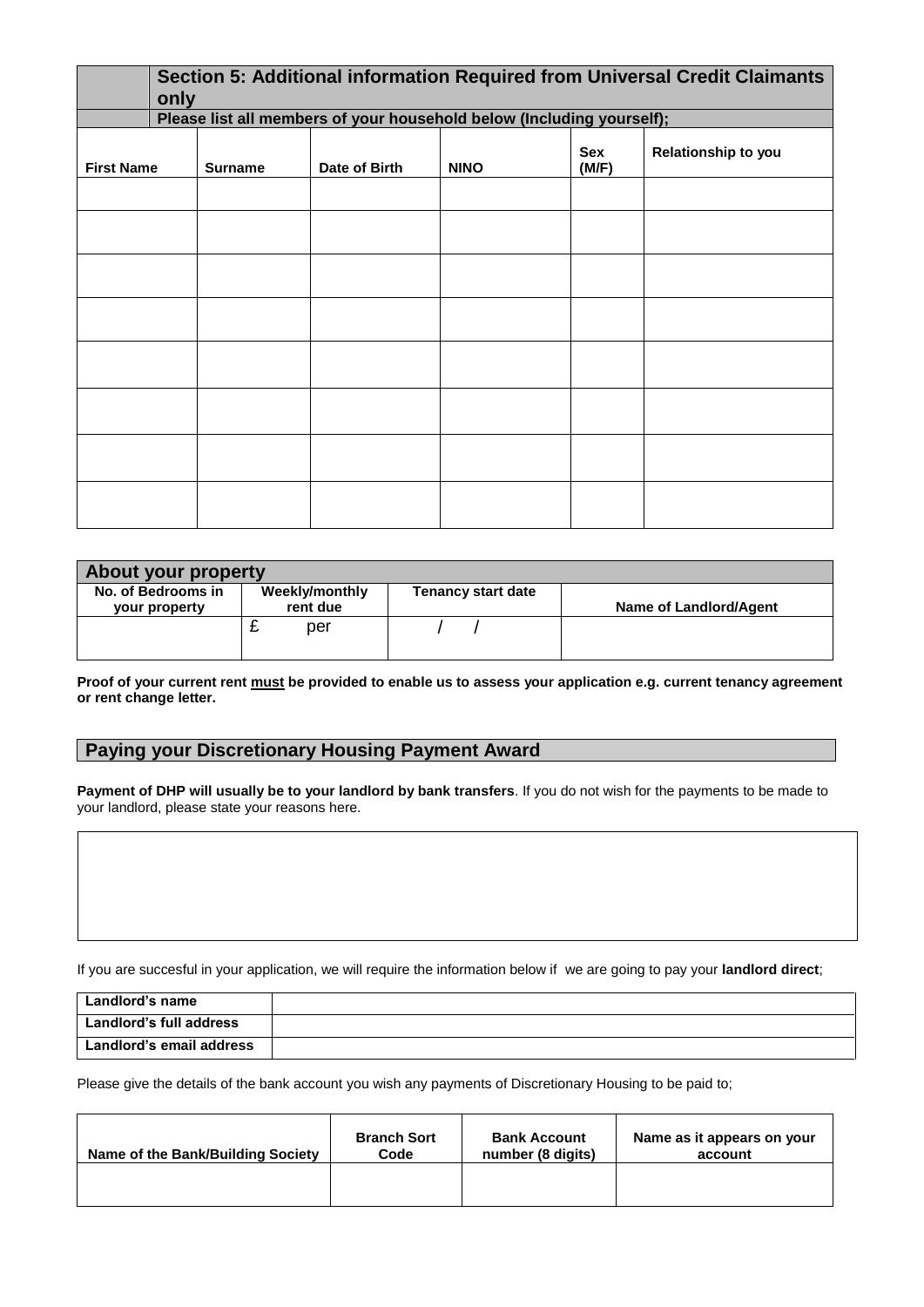## **Section 6: Other information about your claim**

Please use the space below to tell us anything else you want us to take into account in reference to your application for Discretionary Housing Payments.

**Supporting evidence required** (photocopies are sufficient)

- **1. If working, you and your partners most recent payslips.**
- **2. Bank account statements covering two consecutive months.**
- **3. Proof of any loan or credit card agreements.**
- **4. Landlord letters showing arrears.**

We may ask you for additional evidence to support your expenses which will be required in any instance that we write to you.

#### **Consent to share information**

We would like your permission to share information you have given in support of your claim for a DHP with the Council's Housing teams. This service helps with housing vulnerable customers negotiating rents, housing related support, debt counselling and budgetry advice.

I / We give consent for South Worcestershire Benefits Service to share information that has been provided in support of my / our claims for Housing Benefit and DHP with the Councils Housing Service. I / We understand that information will be shared only to help lessen the effects of the reduction to my Housing Benefit.

| Your signature          | <b>Date</b> |  |
|-------------------------|-------------|--|
|                         |             |  |
| Partner's signature     | <b>Date</b> |  |
|                         |             |  |
| <b>Telephone Number</b> |             |  |
|                         |             |  |
| <b>Email Address</b>    |             |  |